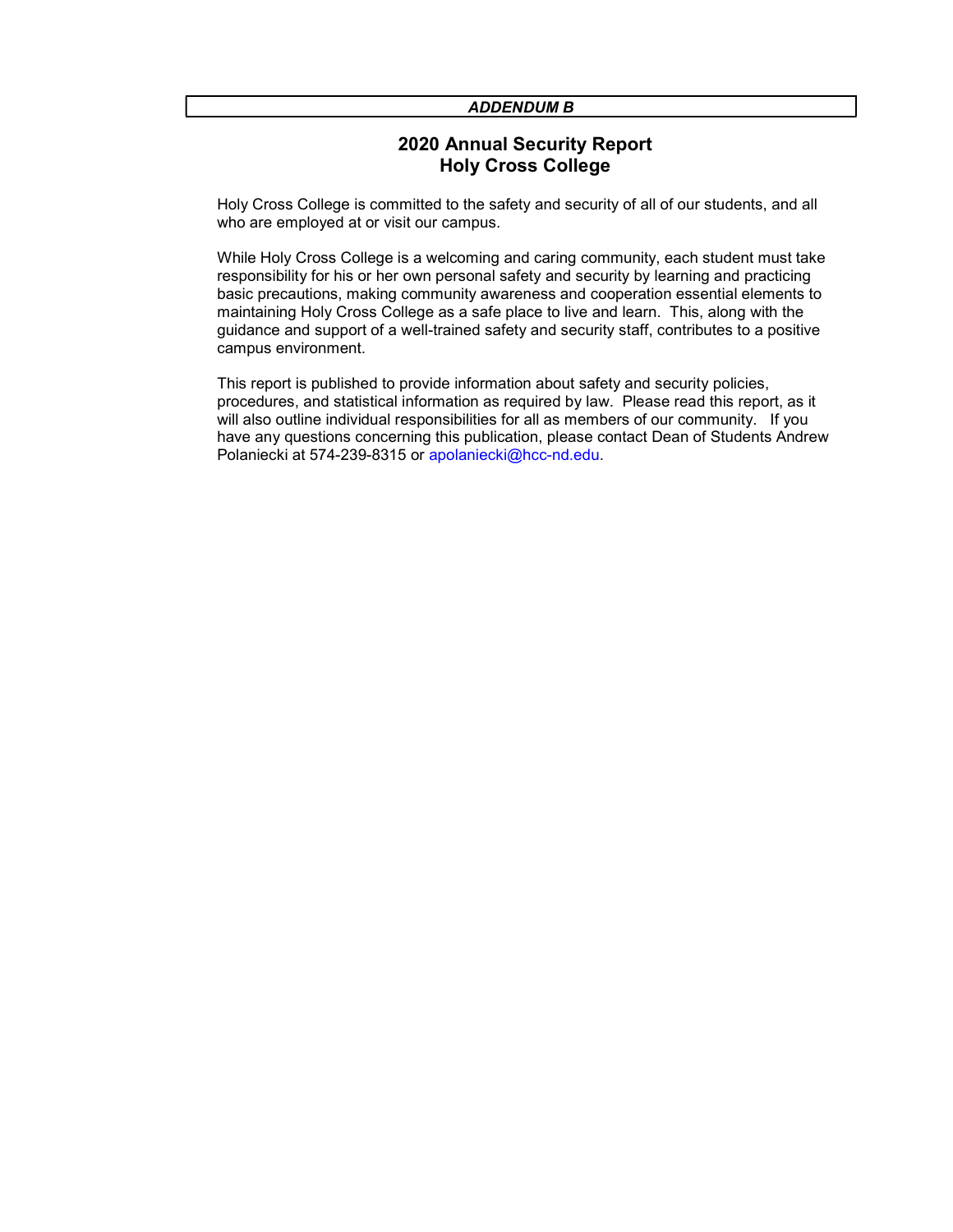# Holy Cross College Department of Safety and Security

Mission Statement: The Campus Safety and Security Department at Holy Cross College exists to serve the campus community. Our mission is to support the College's primary objective of educating and forming global citizens with the competence to see and the courage to act, which is best done in an environment of trust and safety, by helping to create, promote, maintain a safe, secure, and enjoyable campus environment for all members of the College community and its guests. We are dedicated to helping the College create a civil place based on Catholic values and common good, and we are committed to do all we can to contribute to this objective.

Uniformed safety and security officers are on duty constantly: 24 hours a day for 365 days a year. Officers are available to provide assistance to students, employees, and visitors, and enforce College regulations. Since our campus is private property, officers have the authority to ask any person for identification and to determine whether individuals have legitimate reasons to be on the Holy Cross College campus. Safety and security officers do not possess arrest power, but they may detain individuals/groups of concern and issue tickets for violations of parking and driving regulations. Tickets issued to students are billed to their student financial accounts.

Holy Cross College does not have a law enforcement department, and there is no written memorandum of understanding (MOU) between the College and state or local law enforcement. However, the College lies within the jurisdiction of the St. Joseph County police department, and Holy Cross College's Office of Safety and Security maintains a highly professional working relationship with the Saint Joseph County Police Department, South Bend and Roseland Police, the University of Notre Dame Security Police, and Saint Mary's College Safety and Security Dept.

The College recognizes that laws and rules are necessary for society to function, and the College supports the enforcement of law by governmental agencies and rules by officials of the College. All persons on the campus are subject to these laws and rules at all times. While the College is private property, law enforcement officers may enter the campus to conduct business as needed. Additionally, officers are welcome to patrol the campus and to assist Campus Security in deterring crime. Law enforcement officers are expected to check in with Campus Security when on campus.

Holy Cross College also participates in the Community Campus Advisory Coalition (CCAC), an organization comprised of representatives from area colleges and universities, municipal governments, law enforcement agencies, and involved members of the community (property owners, etc.) and devoted to constructive collaboration to improve safety and security for all in the greater South Bend area.

### Reporting A Crime On Campus

Community members, students, faculty, staff and guests are encouraged to report all crimes, emergencies, violations of the Code of Student Conduct, and public safety related incidents and concerns to Campus Safety and Security, either in person or by telephone as these types of issues may arise. Campus Safety and Security can be reached by dialing 574-239-8312.

In an emergency, the St. Joseph County Police can be reached by dialing 911. Prompt reporting will assure an appropriate response, which may include timely warning notices on campus and disclosure of crime statistics. If assistance is required from the St. Joseph County Police Department or the Notre Dame Fire Department, Campus Safety and Security will contact the appropriate unit.

All security incident reports are forwarded to the office of the Dean of Students for review and potential referral for student conduct proceedings. Campus Safety and Security officers will further investigate reports as is deemed appropriate. Additional information obtained via the investigation will be forwarded to the office of the Dean of Students.

In accordance with the requirements of the Jeanne Clery Disclosure of Campus Security Policy and Campus Crime Statistics Act (Clery Act), Holy Cross College gathers and publishes statistics on a variety of crimes that are reported to have occurred on or adjacent to campus. The statistics are reported to the Department of Education each October. Complete definitions are contained later in this report. Historical data is provided for comparison purposes.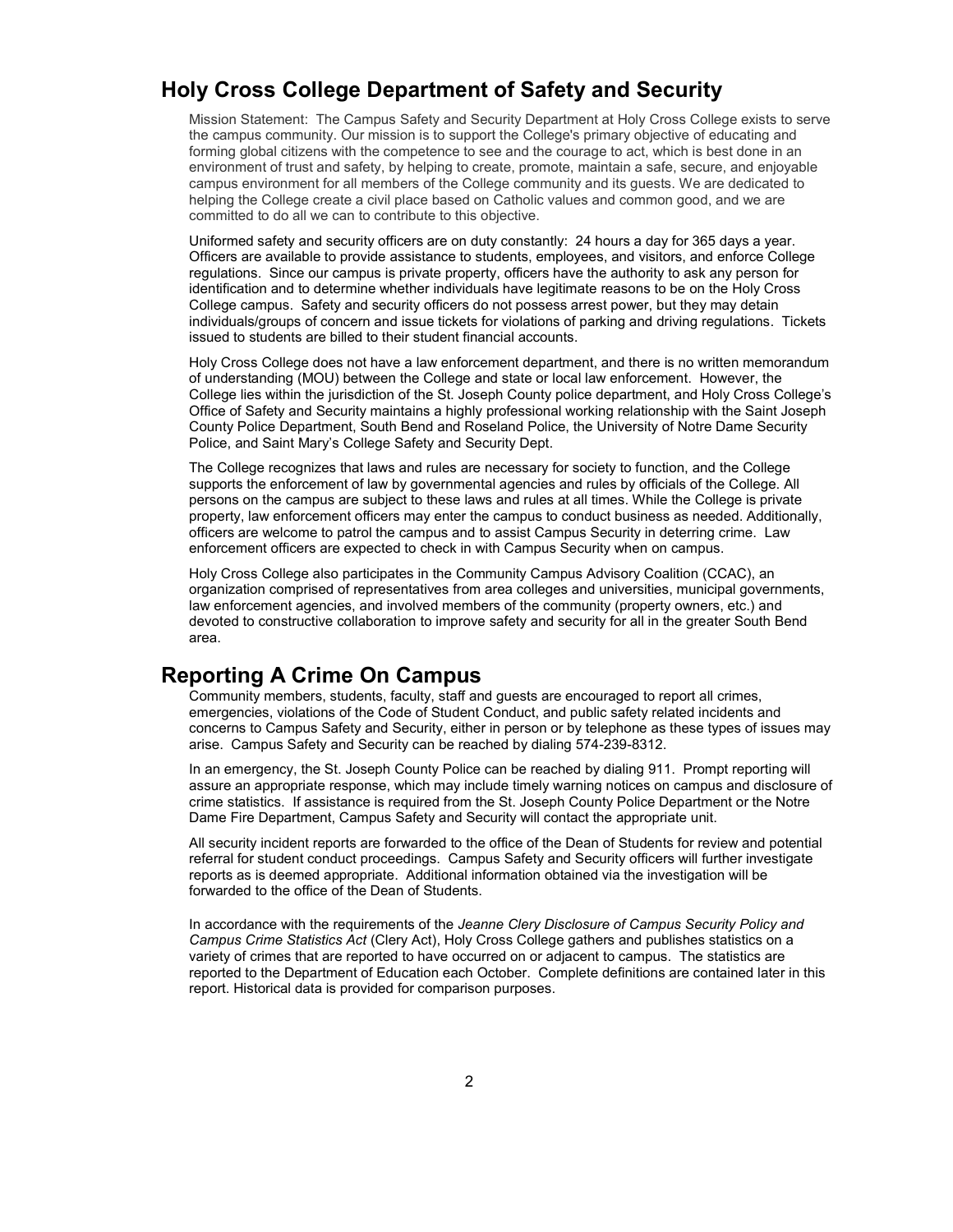# Confidential Reporting of a Crime

If you are a victim of or a witness to a crime and do not want to pursue action within the College's student conduct system or the criminal justice system, you may still want to consider making a confidential report. With your permission, the Dean of Students or Campus Safety and Security can file a report on the details of the incident without revealing your identity. The purpose of a confidential report is to comply with your wish to maintain your own anonymity while also taking steps to ensure the future safety of yourself and others. With such information, the College can keep an accurate record of the number of incidents involving students to determine if there is a pattern of concerning/criminal behavior with regard to a particular location, time period, or person(s), and alert the campus community to potential danger. Reports filed in this manner are counted and disclosed in the annual crime report for the institution.

#### Confidential Resources

If a student wishes the details of an incident to be kept confidential, the student can speak with:

- Director of Counseling and Health Services or other College Health Counselor;
- health providers, such as University Health Services and local hospitals;

 off-campus rape crisis resources, such as S-O-S, the rape crisis center for St. Joseph County; and/or

 ordained priests in the Sacrament of Confession, which is a sacred obligation protected by law. These individuals will honor confidentiality unless there is an imminent danger to the student or to others.

#### Parameters of Privacy and Confidentiality for Investigations

In all instances and to the extent possible, the College will protect the privacy of all parties to a report of sexual assault, sexual misconduct, dating violence, domestic violence, stalking, and/or conduct that creates a hostile environment. That said, under federal law, campus officials (with the exception of those listed under Confidential Resources, above) who receive a report of sexual assault, sexual misconduct, dating violence, domestic violence, stalking, and/or conduct that creates a hostile environment, whether from the student involved or a third party, must share that information with the appropriate University authorities for investigation and follow-up.

#### Parameters of Privacy and Confidentiality Related to Crime Alerts Issued by the College

In an effort to provide timely notice to the Holy Cross College community, and in the event of a serious crime that occurs on campus and poses a serious, ongoing threat to members of the Holy Cross College community, a mass email Crime Alert will be sent to all students, faculty and staff on campus and is posted for a time on the Holy Cross college website, and may also be posted in residence halls and various other buildings on campus. Crime Alerts and any updates will be drafted and disseminated in a way that protects the confidentiality of complainants. Such alerts and updates shall not include identifying information about the complainant in any publicly available recordkeeping to the extent permitted by law.

### Counselors and Confidential Crime Reporting

As a result of the negotiated rulemaking process which followed the signing into law, the 1998 amendments to 20 U.S.C. Section 1092 (f), clarification was given to those considered to be campus security authorities. Campus "Pastoral Counselors" (Director of Campus Ministry) and Campus "Professional Counselors" (Director of Student Counseling and Health Services), when acting as such, are not considered to be a campus security authority and are not required to report crimes for inclusion into the annual disclosure of crime statistics. This confidentiality will not be maintained if it is judged that there is a potential for imminent harm to self or others. As a matter of policy, these individuals are encouraged, if and when they deem it appropriate, to inform persons being counseled and or sharing information of a sensitive and perhaps criminal nature of the procedures to report crimes on a voluntary basis for inclusion into the annual crime statistics.

Using the rulemaking committee guidelines, Holy Cross College defines counselors as:

#### Professional Counselor

An employee of an institution whose official responsibilities include providing psychological counseling to members of the institution's community and who is functioning within the scope of his or her license or certification.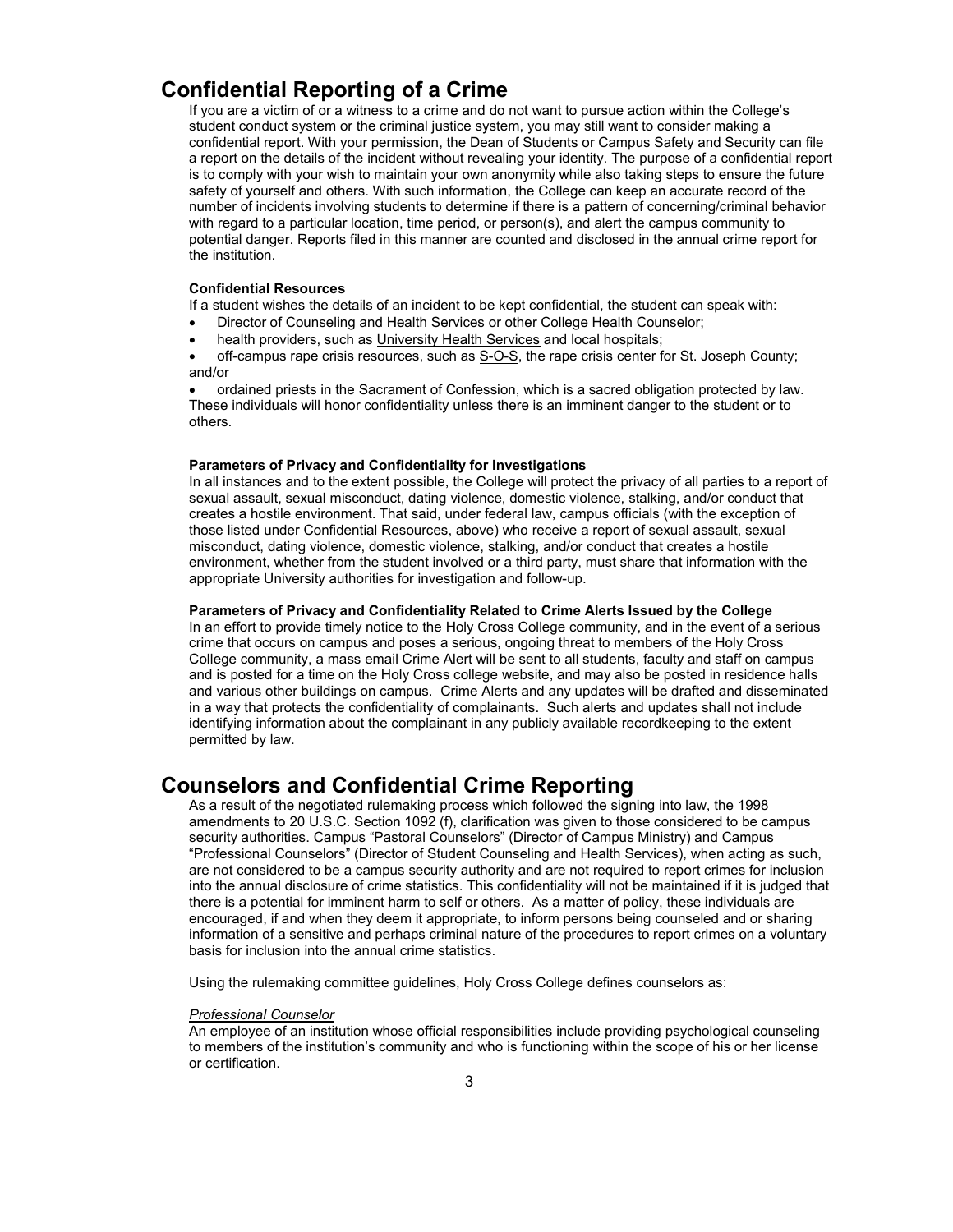# Bystander Intervention and Risk Reduction Information

What is a Bystander? A BYSTANDER is a person who is present at an event or incident but does not take part.

#### Five Steps Toward Taking Action:

1. Notice the event along a continuum of actions: Social Norms -> Individual Belief Systems -> Invasion of Space -> Unwanted Sexual Touch -> Harassment -> Sexual Assault -> Rape.

- 2. Consider whether the situation demands your action.
- 3. Decide if you have a responsibility to act.
- 4. Choose what form of assistance to use.<br>5. Understand how to implement the choic
- Understand how to implement the choice safely.

#### How to Intervene

**DIRECT:** If comfortable, approach the person(s) directly yourself.

DELEGATE: Find friends of the victim (or perpetrator) to intervene. Call Holy Cross hall staff, campus security, or 911.

DISTRACT: Divert attention away from the situation.

SAFETY is the first priority.

#### Awareness Programs

Awareness programs are defined as "community-wide or audience-specific programming, initiatives, and strategies that increase audience knowledge and share information and resources to prevent violence, promote safety, and reduce perpetration." The College sponsors the following awareness programs:

- Take Back The Night
- Annual Sexual Assault Awareness Month activities.
- Green Dot

#### Bystander Intervention

Bystander intervention is defined by the regulations as "safe and positive options that may be carried out by an individual or individuals to prevent harm or intervene when there is a risk of dating violence, domestic violence, sexual assault, or stalking. Bystander intervention includes recognizing situations of potential harm, understanding institutional structures and cultural conditions that facilitate violence, overcoming barriers to intervening, identifying safe and effective intervention options, and taking action to intervene." The College sponsors the following bystander intervention and awareness activities:

- Periodic Bystander intervention and awareness events.
- Green Dot

#### Ongoing Prevention and Awareness Campaigns

Ongoing prevention and awareness campaigns "means programming, initiatives, and strategies that are sustained over time and focus on increasing understanding of topics relevant to and skills for addressing dating violence, domestic violence, sexual assault, and stalking, using a range of strategies with audiences throughout the institution and including information [such as a statement that the institution prohibits dating violence, domestic violence, sexual assault, and stalking; the definitions of dating violence, domestic violence, and stalking; the definition of consent; bystander intervention; and risk reduction]. The College sponsors the following ongoing prevention and awareness activities:

- Periodic speakers
- Safe Training Videos for all new students
- Welcome Weekend Safety Summit presentation
- SGA awareness activities and events
- Social marketing campaign
- Distribution of printed and electronic material.

#### Primary Prevention Programs

Primary prevention programs include "programming, initiatives, and strategies informed by research or assessed for value, effectiveness, or outcome that are intended to stop dating violence, domestic violence, sexual assault, and stalking before they occur through the promotion of positive and healthy behaviors that foster healthy, mutually respectful relationships and sexuality, encourage safe bystander intervention, and seek to change behavior and social norms in healthy and safe directions." The College sponsors the following awareness programs:

Periodic healthy masculinity programs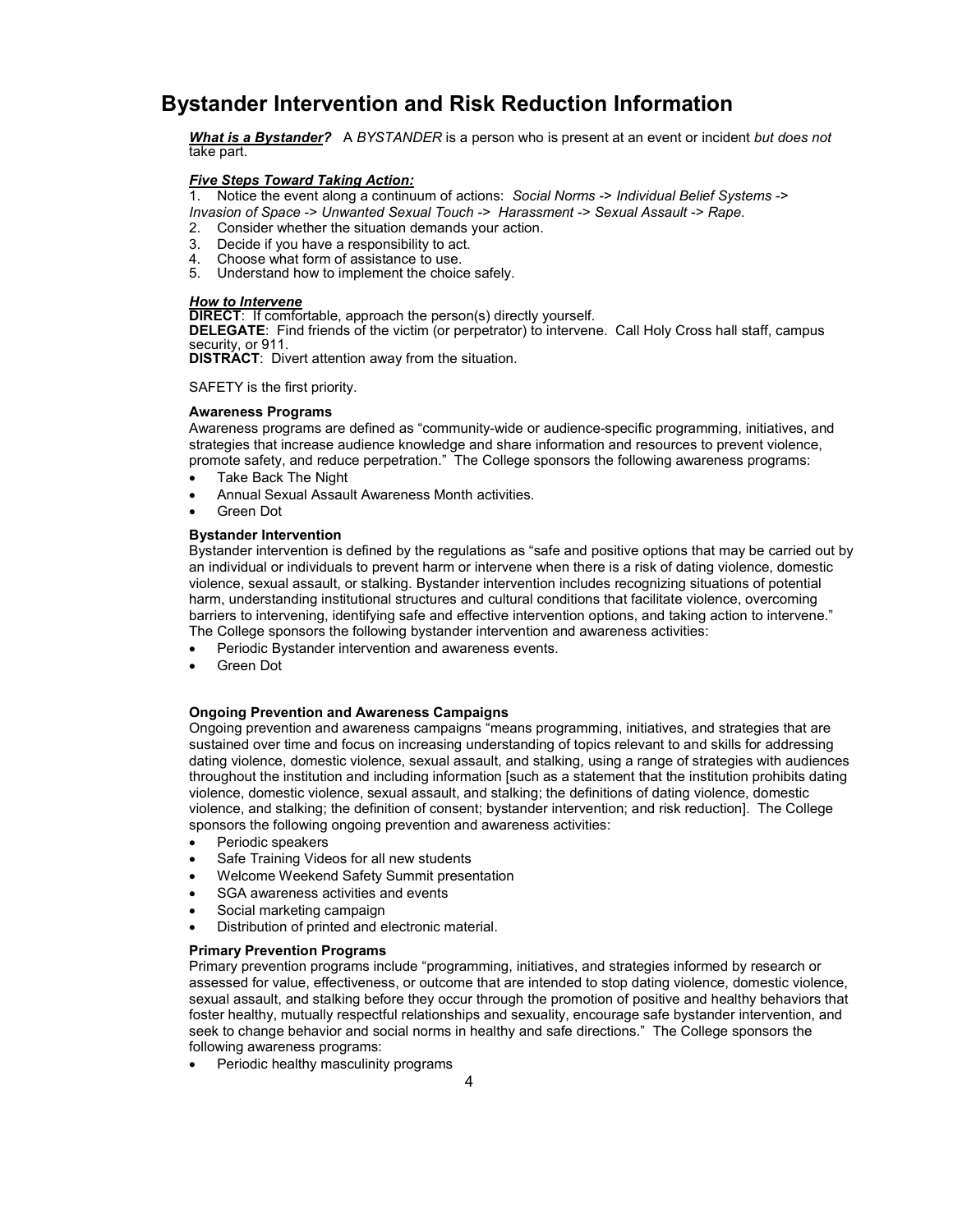- Information and awareness activities regarding consent
- social marketing campaign
- incorporation of violence prevention education into training for RAs

#### Risk Reduction

Risk reduction involves "options designed to decrease perpetration and bystander inaction, and to increase empowerment for victims in order to promote safety and to help individuals and communities address conditions that facilitate violence." The College encourages and sponsors the following risk reduction activities and programs:

- Encouragement to travel in groups and be/remain aware of surroundings
- Periodic safety and light audits around campus areas
- HCC-ND Safe Ride program (in conjunction with ND O'SNAP and SMC)
- Transpo

### Crime Statistics Report

Holy Cross College Crime Statistics are submitted annually to the Department of Education. The Office of the Dean of Students prepares this report to comply with the Jeanne Clery Disclosure of Campus Security Policy and Crime Statistics Act. This report is prepared in cooperation with the local law enforcement agencies surrounding our main campus, the Office of Residence Life and Housing, and the Department of Campus Safety and Security. Campus crime, arrest, and referral statistics include those reported to designated College officials (including but not limited to directors, deans, advisors to students/student organizations, and athletic coaches), and local law enforcement agencies. Each entity provides updated information to comply with the Act.

This report may be found via a link located on the Holy Cross College web site at http://www.hccnd.edu/student-life/1/Safety-and-Security. An annual e-mail notification is made to all enrolled students that provides the web site to access this report. Copies of the report may also be obtained upon request at the Office of the Dean of Students.

Holy Cross College does not have any officially recognized student organizations with off-campus locations, and therefore, has no policy for monitoring of off-campus criminal activity.

### Timely Warnings and Evacuation Procedures

Upon confirmation that a dangerous or significant emergency situation arises either on or off campus that may constitute an immediate or continuing threat to the health or safety of students or staff, a campus-wide warning will be issued without delay. The warning, normally issued from the office of the Dean of Students, may consist of messages through the College email system and/or text message to emergency contact numbers of all students, faculty, and staff, and include emergency response and/or evacuation instructions as necessary. Depending on the particular circumstances of the situation, especially one that could pose an immediate threat to the community and individuals, the Dean of Students may also post a copy of the notice in each residence hall and at various locations in the Driscoll and Vincent Classroom Buildings. Warnings may be withheld or delayed if in the judgment of responsible authorities they would compromise efforts to assist victims or to contain, respond to, or otherwise mitigate the emergency. Anyone with information warranting a timely warning should report the circumstances to Campus Safety and Security officials at 574-239-8312. The Office of Campus Safety and Security is located on the first floor in James Hall.

In situations where Holy Cross College must evacuate the campus, the Coordinator of Media/Public Relations will notify the public that the campus is closed and that traffic will not be allowed to enter. This notification will be through the College website and by communication with the local media. Any evacuation decision will be made by the College president or designated official in accordance with the Emergency Response Plan.

If an emergency occurs prior to the start of classes, notification of the College community will occur according to normal weather closing policies and procedures.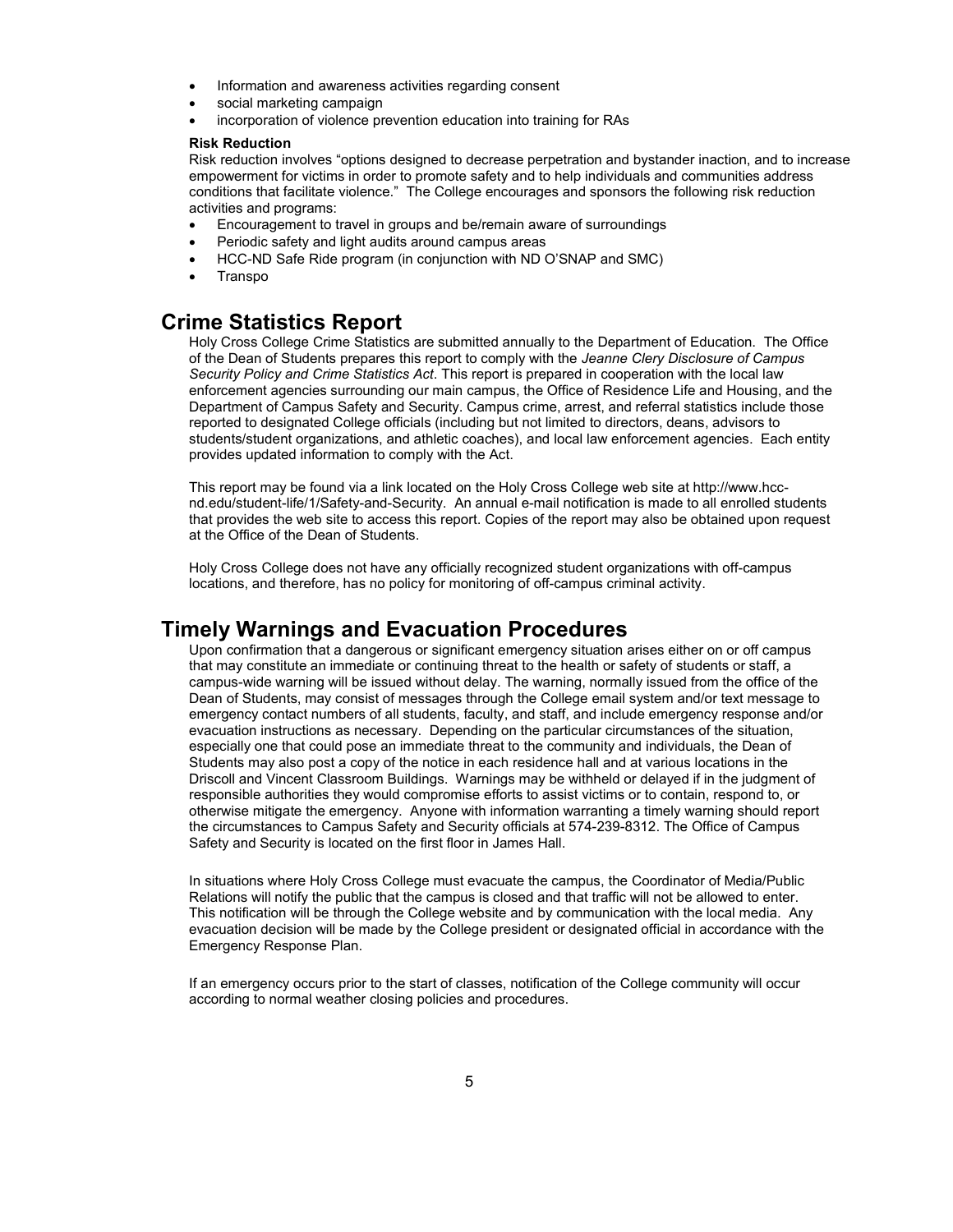### Security Awareness and Crime Prevention

During orientation, students are informed of ways to maintain personal safety and residence hall security including crime prevention and sexual assault prevention information. Residence Life staff receives training and disseminates information to students during scheduled programs and hall meetings on issues such as crime prevention awareness, sexual assault, abuse of alcohol and other drugs, theft and vandalism, as well as issues of personal safety and residence hall security. A common theme of all awareness and crime prevention programs is to encourage students to be aware of their responsibility for their own security and the security of others.

### Access Policy

During business hours, Holy Cross College (excluding certain areas of the residence halls/housing facilities) will be open to students, parents, employees, contractors, guests, and invitees. During nonbusiness hours access to all College facilities is by key, if issued, or by admittance via the Campus Safety and Security officers or Residence Life staff. The interior doors of the residence halls are secured 24 hours a day. Some facilities may have individual hours, which may vary at different times of the year. Examples are the Library and Bookstore. In these cases, the facilities will be secured according to published schedules.

Safety and Security Officers make regular interior and exterior patrols of the campus, ensuring such things as proper lighting, security, and maintenance of campus facilities.

### Missing Student Notification Policy

In accordance with the Higher Education Opportunity Act of 2008, Holy Cross College has developed a policy for notifying the designated emergency contact for students who are determined to be missing.

All students will be asked to provide the College with the name and phone number of an individual to be contacted if it is determined that the student is missing. It is the responsibility of each student to provide this information to the College. Only authorized College officials and law enforcement officers in furtherance of a missing person investigation will have access to this information.

A student may be deemed missing if it is reported to appropriate College officials (Campus Safety and Security, Hall Director, Director of Residence Life and Housing, or Dean of Students) that the student has been unreachable via personal contact, telephone, e-mail, or other means of electronic communication for 24 hours or more. Upon receipt of such a report, Campus Safety and Security and the Dean of Students must be immediately notified.

Upon determination that a student is missing, the designated emergency contact person or persons will be notified by the Dean of Students or other designated official as soon as possible but no later than 24 hours after that determination. The student's custodial parent or guardian will also be notified if that person is not the designated emergency contact and the student is under 18 years of age and not an emancipated individual.

Regardless of whether a student has registered a contact person, appropriate law enforcement agencies will also be notified no later than 24 hours after it has been determined that the student is missing.

Students are to provide the College with updates as changes occur in their emergency contact information.

# Annual Testing of Emergency Response and Evacuation Procedures

The College will test their response to emergency incidents by conducting at least one table -top exercise per calendar year that is related to a crisis or emergency event on campus. This will allow the Emergency Response Team an opportunity to test current crisis management plans in this simulation exercise. In addition, at least one time per year the College will conduct and document fire drills for each residential building to assess evacuation procedures.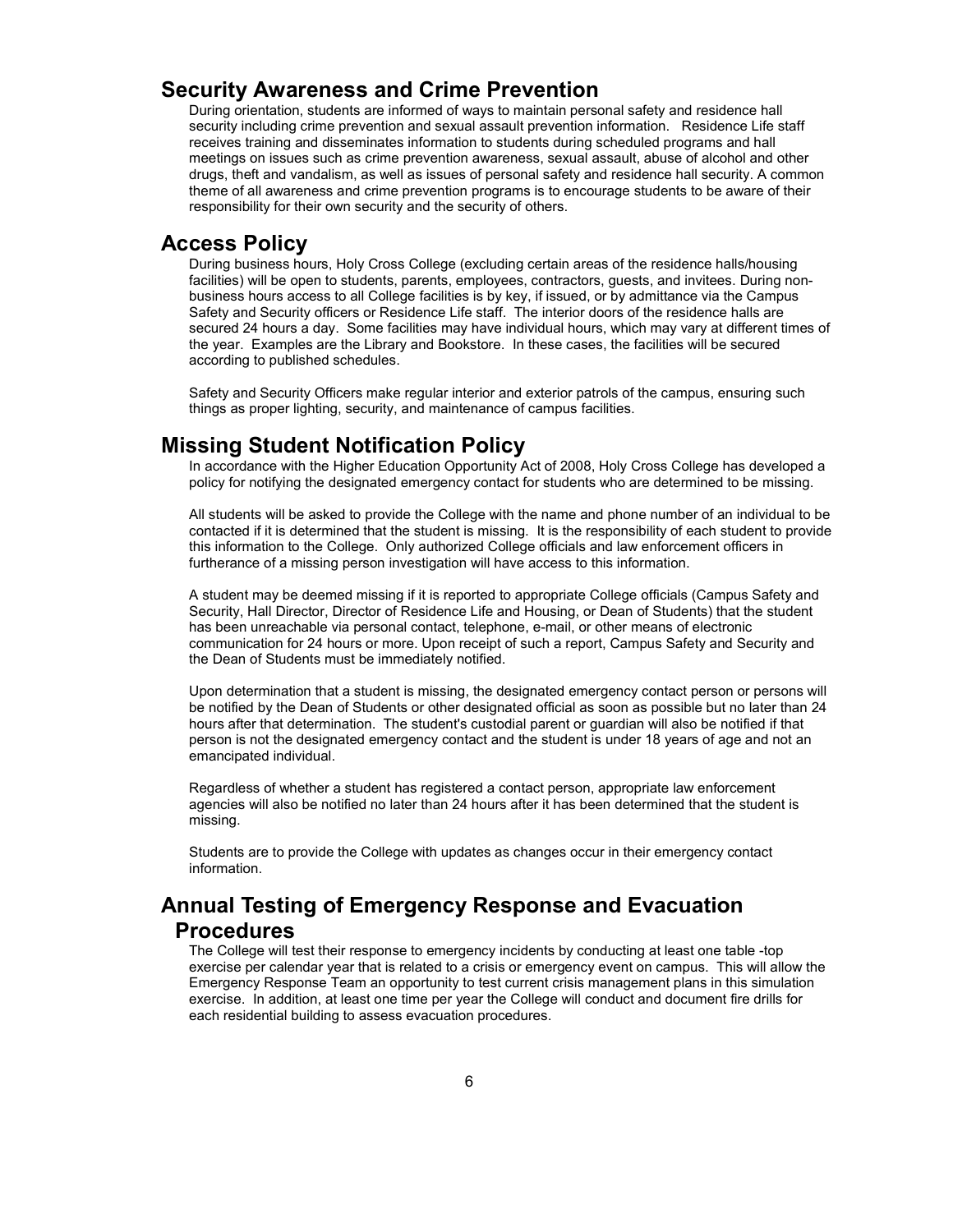### Policy on Alcohol Use

The possession, distribution, or consumption of alcoholic beverages by students is prohibited on the campus of Holy Cross College. Empty alcoholic beverage containers and collections of alcoholic beverage containers are not permitted on campus. Intoxication will not be tolerated: the inability to exercise care for one's own safety or the safety of others due in whole, or in part to being under the influence of alcohol and/or drugs is an infraction of College policy. Violators will be subject to the College Disciplinary process and any sanctions that may result from this process, which may include mandatory alcohol education/treatment programs. Repeated violations of this policy may be grounds for removal from the residence halls and suspension or expulsion from the College. Underage drinking or making alcohol available to underage drinkers on or off campus is a violation of the law and of the Code of Student Conduct.

### Policy on Drugs

Possessing, distributing, or providing medications for which students have no prescription, illegal drugs (for example marijuana, cocaine, or ecstasy), or paraphernalia (bongs, pipes, hookahs, etc.) is strictly prohibited. Violators will be subject to the College Disciplinary process and any sanctions that may result from this process, which may include mandatory drug education/treatment programs, and may also be subject to removal from residence halls, and suspension or expulsion from the College. Students suspected of being under the influence of drugs and/or alcohol may be subject to urine analysis. Professional counseling is available to all students through the Director of Student Counseling and Health Services. Students convicted of possession or sale of a controlled substance may no longer be eligible to receive Federal or State Financial Aid.

### Drug and Alcohol Abuse Prevention

The College has developed a program to prevent the illicit use of drugs and the abuse of alcohol by students and employees. The program provides services related to drug use and alcohol abuse, including dissemination of informational materials, educational programs, counseling services, referrals and College disciplinary actions.

### Sexuality Code

The College embraces the Catholic Church's teaching that a genuine and complete expression of love through sex requires a commitment to a total living and sharing together of two persons in marriage. Therefore, sexual abstinence for unmarried students is an expectation that is consistent with the College's Catholic educational mission.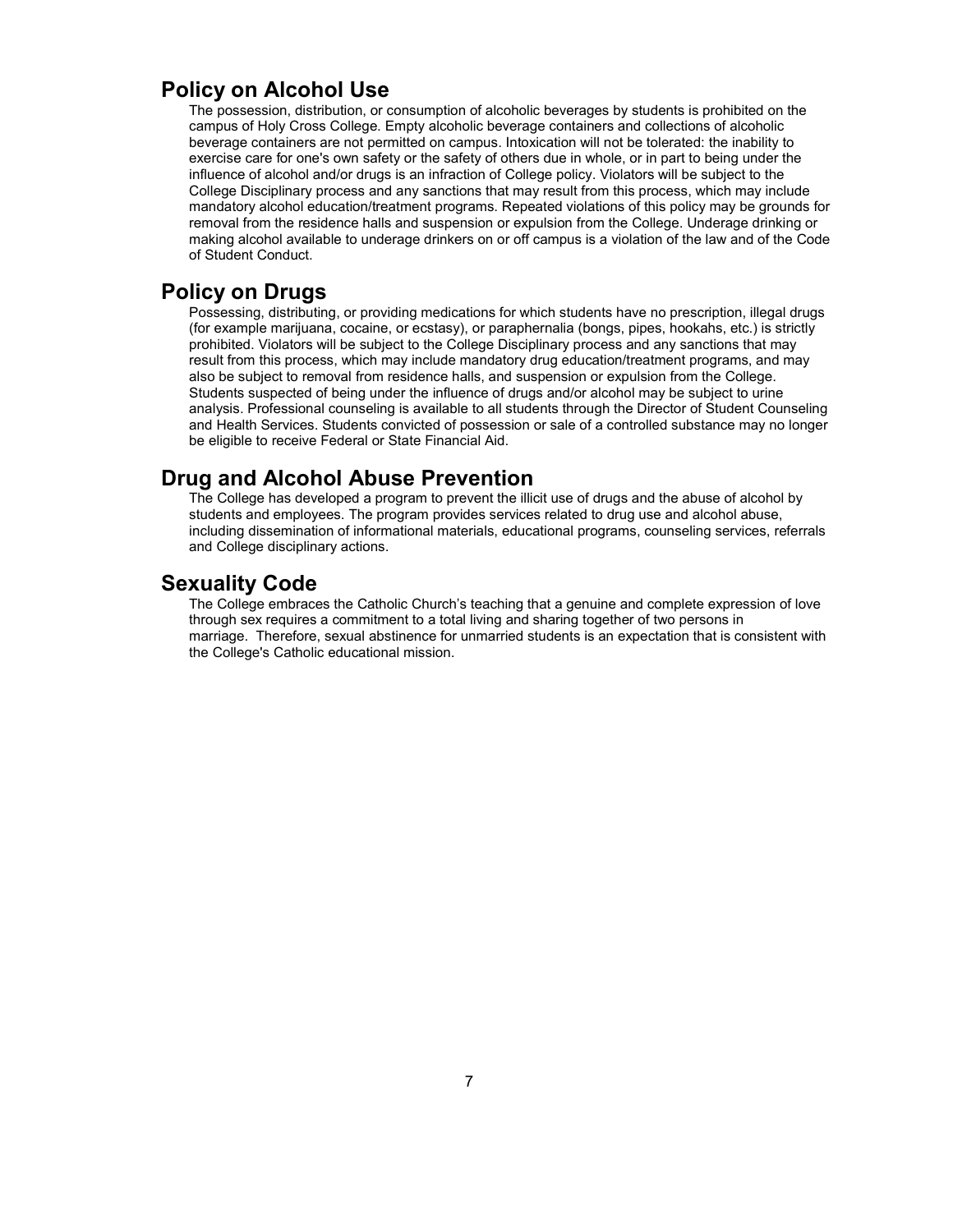# Policy on Sexual Based Offenses

Holy Cross College prohibits all forms of violence, and specifically those identified as crimes by the Violence Against Women Act (VAWA), including dating violence, domestic violence, sexual assault, and stalking. The specific definitions of these particular crimes are as follows:

Dating Violence: "Violence committed by a person who is or has been in a social relationship of a romantic or intimate nature with the victim. The existence of such a relationship shall be determined based on the reporting party's statement and with consideration of the length of the relationship, the type of relationship, and the frequency of interaction between the persons involved in the relationship. For the purposes of this definition –

- Dating violence includes, but is not limited to, sexual or physical abuse or the threat of such abuse
- Dating violence does not include acts covered under the definition of "domestic violence"

Dating violence is explicitly prohibited by our Code of Student Conduct and our employee policies, and is subject to adjudication accordingly.

Domestic Violence: "A felony or misdemeanor crime of violence committed -

- By a current or former spouse or intimate partner of the victim;
- By a person with whom the victim shares a child in common;

By a person who is cohabitating with, or has cohabitated with, the victim as a spouse or intimate partner;

By a person similarly situated to a spouse of the victim under the domestic or family violence laws of the jurisdiction in which the crime of violence occurred, or

By any other person against an adult or youth victim who is protected from that person's acts under the domestic or family violence laws of the jurisdiction in which the crime of violence occurred."

Sexual Assault: "An offense that meets the definition of Rape, Fondling, Incest, or Statutory Rape as used in the Federal Bureau of Investigation's Uniform Crime Reporting (UCR) program." The notion of consent is of particular importance to this offense.

Stalking: "Engaging in a course of conduct directed at a specific person that would cause a reasonable person to fear for the person's safety or the safety of others; or suffer substantial emotional distress. For the purposes of this definition –

Course of conduct means two or more acts, including, but not limited to, acts in which the stalker directly, indirectly, or through third parties, by any action, method, device, or means, follows, monitors, observes, surveils, threatens, or communicates to or about a person, or interferes with a person's property.

Reasonable person means a reasonable person under similar circumstances and with similar identities to the victim.

Substantial emotional distress means significant mental suffering or anguish that may, but does not necessarily, require medical or other professional treatment or counseling."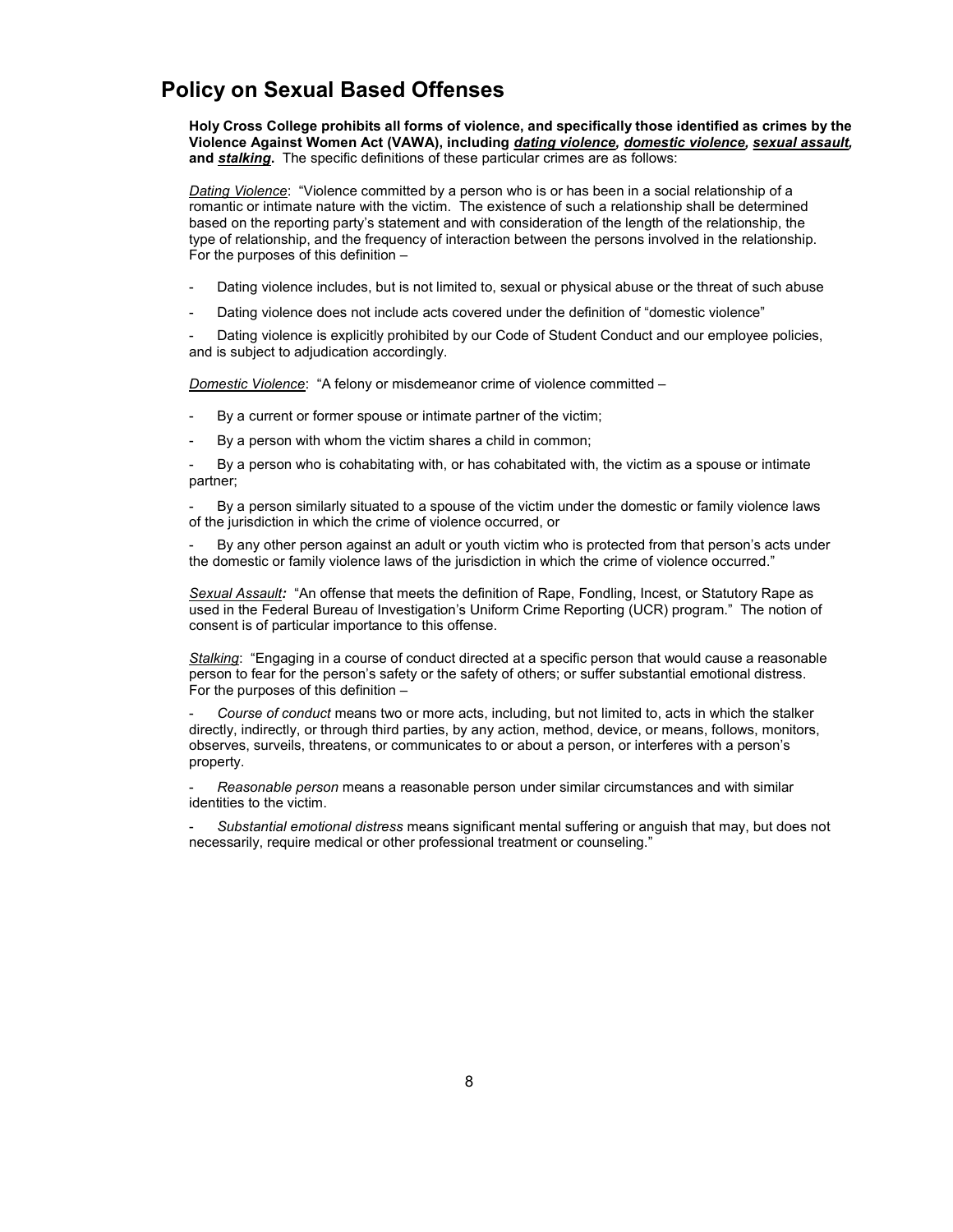# Important Violence Against Women Act Definitions

Consent: "The affirmative, unambiguous, and voluntary agreement to engage in a specific sexual activity during a sexual encounter." This means that, "Under this definition, an individual who was asleep, or mentally or physically incapacitated, either through the effect of drugs or alcohol or for any other reason, or who was under duress, threat, coercion, or force, would not be able to consent. Further, one would not be able to infer consent under circumstances in which consent was not clear, including but not limited to the absence of 'no' or 'stop,' or the existence of a prior or current relationship or sexual activity."

Fondling: "The touching of the private body parts of another person for the purpose of sexual gratification, without the consent of the victim, including instance where the victim is incapable of giving consent because of his/her age or because of his/her temporary or permanent mental incapacity."

Incest: "Sexual intercourse between persons who are related to each other within the degrees where in marriage is prohibited by law."

Rape: "Penetration, no matter how slight, of the vagina or anus with any body part or object, or oral penetration by a sex organ of another person, without the consent of the victim.'

Statutory Rape: "Sexual intercourse with a person who is under the statutory age of consent." In the state of Indiana, the age of consent is 16.

Dating Violence: Many sexual assaults on college campuses are perpetrated by acquaintances.

- In most cases, at least one of the persons involved is under the influence of alcohol or other drugs. About 75% of male students who take part in acquaintance rapes had been drinking; about 55% of female students had. The best defense is not to drink alcohol.
- Don't assume that anyone is "too nice" to commit sexual assault.
- Carry a cell phone at all times to call for help if needed.
- Avoid being alone especially in unsafe situations and with strangers and persons you don't know well or with whom you don't feel safe.
- Never leave a drink unattended because of "date rape" drugs, which have no odor or color when mixed with drinks.

### Sexual Harassment

Sexual harassment, which includes sexual violence, is prohibited by College. Student complaints of sexual discrimination against College employees, other students, or third parties are to be filed with Campus Safety and Security. Accusations of sexual discrimination, sexual harassment, sexual misconduct, or sexual violence against Holy Cross College students, regardless of where the conduct occurred, will be adjudicated in accordance with the policies and procedures outlined in the Student Handbook. Such accusations against College employees or third parties will be addressed by the College administration in accordance with employment law. All such complaints will be investigated impartially, and both parties will have equal opportunity to bring witnesses, evidence, make statements, to be informed simultaneously with the complainant/respondent of the outcome, and to appeal the outcome.

For the purposes of this policy, "proceeding" refers to the standardized and specific process to investigate and adjudicate a complaint, and "result" refers to outcome of the proceeding.

A "preponderance of evidence" standard (i.e., "more likely than not") is used to resolve complaints of sexual discrimination. The College will take steps to stop the harassment, prevent recurrence of harassment, and correct its discriminatory effects on the complainant and others, if appropriate. The College will also take steps to prevent retaliation, and take strong responsive action if it occurs.

Harassment occurs when a person who, with intent to harass, annoy, or alarm another person:

- makes unwelcome sexual advances, requests for sexual favors, and other verbal, nonverbal or physical conduct of a sexual nature.
- makes a telephone call, whether or not a conversation ensues;
- communicates by mail or other form of written communication;
- uses a computer network or other form of electronic communication to transmit an obscene message, or indecent or profane words to a person referring to sexual conduct in an offensive way.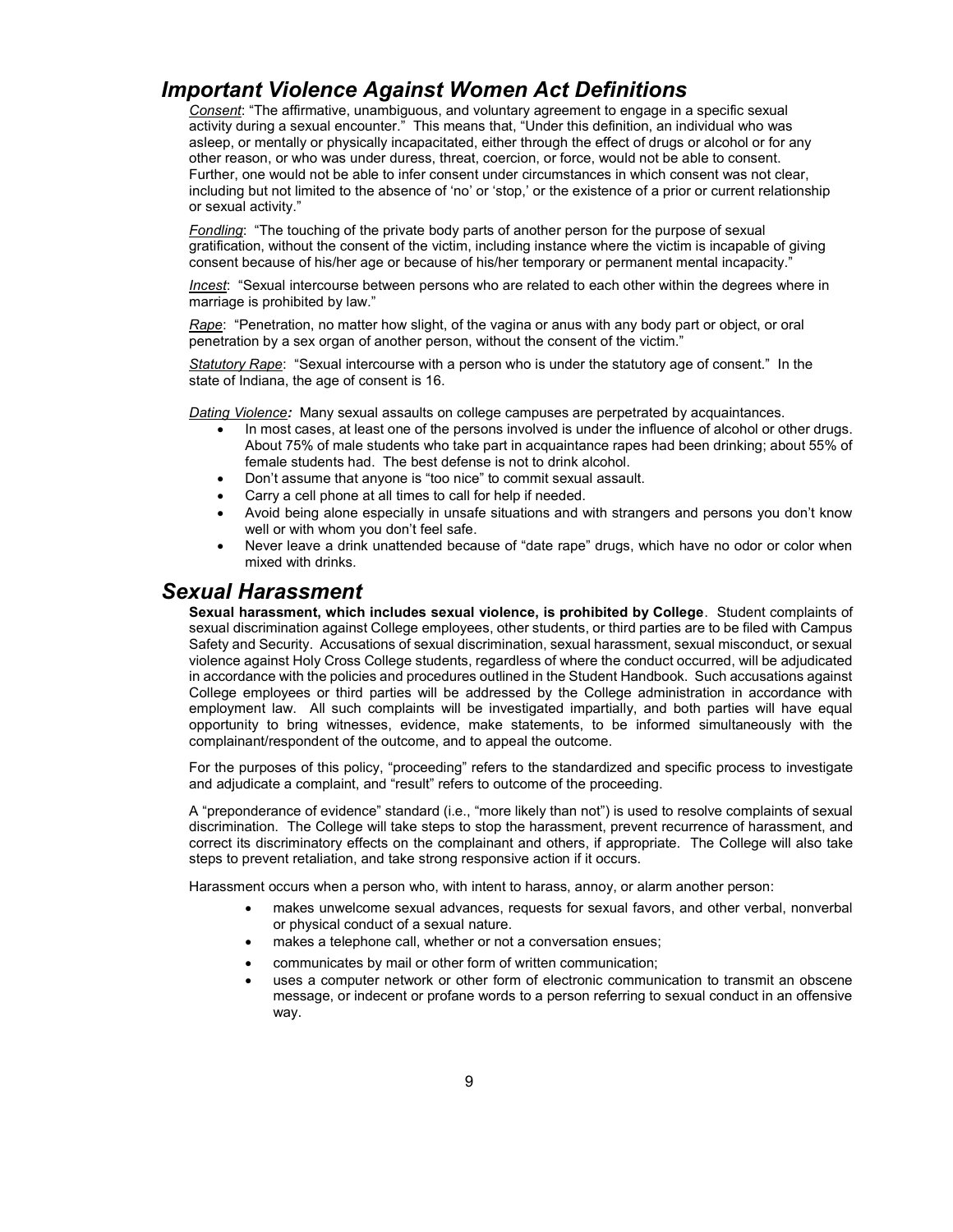### Sexual Offenses

Sexual offenses are forms of sexual harassment prohibited by Title IX. Sexual behavior of any kind that occurs forcibly and/or against that person's will; or not forcibly or against the person's will where the victim is incapable of giving consent, is considered to be a sexual offense. Holy Cross College neither tolerates nor condones any form of sexually abusive behavior on the part of its community members, whether physical, mental, or emotional.

More specifically, the Violence Against Women Act (VAWA) identifies the following actions as crimes – dating violence, domestic violence, sexual assault, and stalking – and these actions, along with any actions that are demeaning to others including, but not limited to, verbal/written harassment, are specifically, explicitly, and expressly prohibited by the College.

# Information & Support Services for Victims of Rape & Sexual **Offenses**

The first priority of a student who has experienced a sexual offense is to get to a place of safety. The student should then obtain necessary medical treatment. The College strongly recommends that a victim of a sexual offense report the incident in a timely manner. A sexual offense should be reported directly to Campus Security, Hall Director, Dean of Students, or if the offense occurred off-campus, the local police. Speaking with the police **does not obligate** the student to press charges. Filing a police report will ensure that the victim of a sexual offense receives the necessary medical treatment and tests. It also provides the opportunity for timely collection of evidence helpful in prosecution. The victim should avoid showering, douching, using the toilet, or changing clothes before seeking help at the emergency room, as this may destroy physical evidence that could be obtained during the exam.

#### Sex Offense Services (S-O-S) Rape Crisis Center, South Bend

S-O-S is St. Joseph County's rape-crisis center, housed within the Family Justice Center (FJC) of St. Joseph County. S-O-S is staffed by trained professionals and volunteer advocates who are available 24 hours a day/7 days a week.

S-O-S staff can provide confidential counseling and recovery services, as well as support and information about communication with the police, family and friends. S-O-S Volunteer Advocates provide emotional support and information on the phone and in person at area hospital Emergency Rooms around the clock. Specially trained professionals offer confidential counseling, group therapy, information, and referrals. S-O-S Advocates can act as a liaison between the victim and the legal process, and can accompany the victim to court, if desired.

You can reach S-O-S by calling 574.289.HELP (574.289.4357).

#### St. Joseph County Prosecutor's Office, Special Victim's Unit

This specially trained unit of the St. Joseph County Prosecutor's Office consists of victim advocates, law enforcement investigators, prosecutors, paralegals, and other prosecutorial support staff. Twelve detectives who are trained and experienced in domestic violence, sexual assault, and child abuse cases come together from the three major police departments in St. Joseph County--the South Bend Police Department, Mishawaka Police Department, and the St. Joseph County Police Department--to coordinate their efforts and to concentrate on these specific crimes. They work under a Commander and Assistant Commander and a prosecutorial staff whose expertise is these types of crimes as well.

The SVU is located on the 2<sup>nd</sup> floor of the Family Justice Center of St. Joseph County (FJC) at 711 E. Colfax, South Bend, Indiana. The SVU is open 8:00 - 4:30, Monday - Friday. Phone: 574.235.7818.

### Victim Rights and Options

Whether occurring on or off-campus, the College will support student requests for assistance in reporting sexual offenses to local police and/or College officials charged with investigating such conduct. The victim of a sexual offense may choose for the investigation to be pursued through the criminal justice system and the College Student Conduct process, or only the latter. When making the decision of how to proceed, the victim of a sexual offense may wish to consult with and discuss options with his or her hall director, the Director of Residence Life and Housing, the Dean of Students, the Campus Minister, the Director of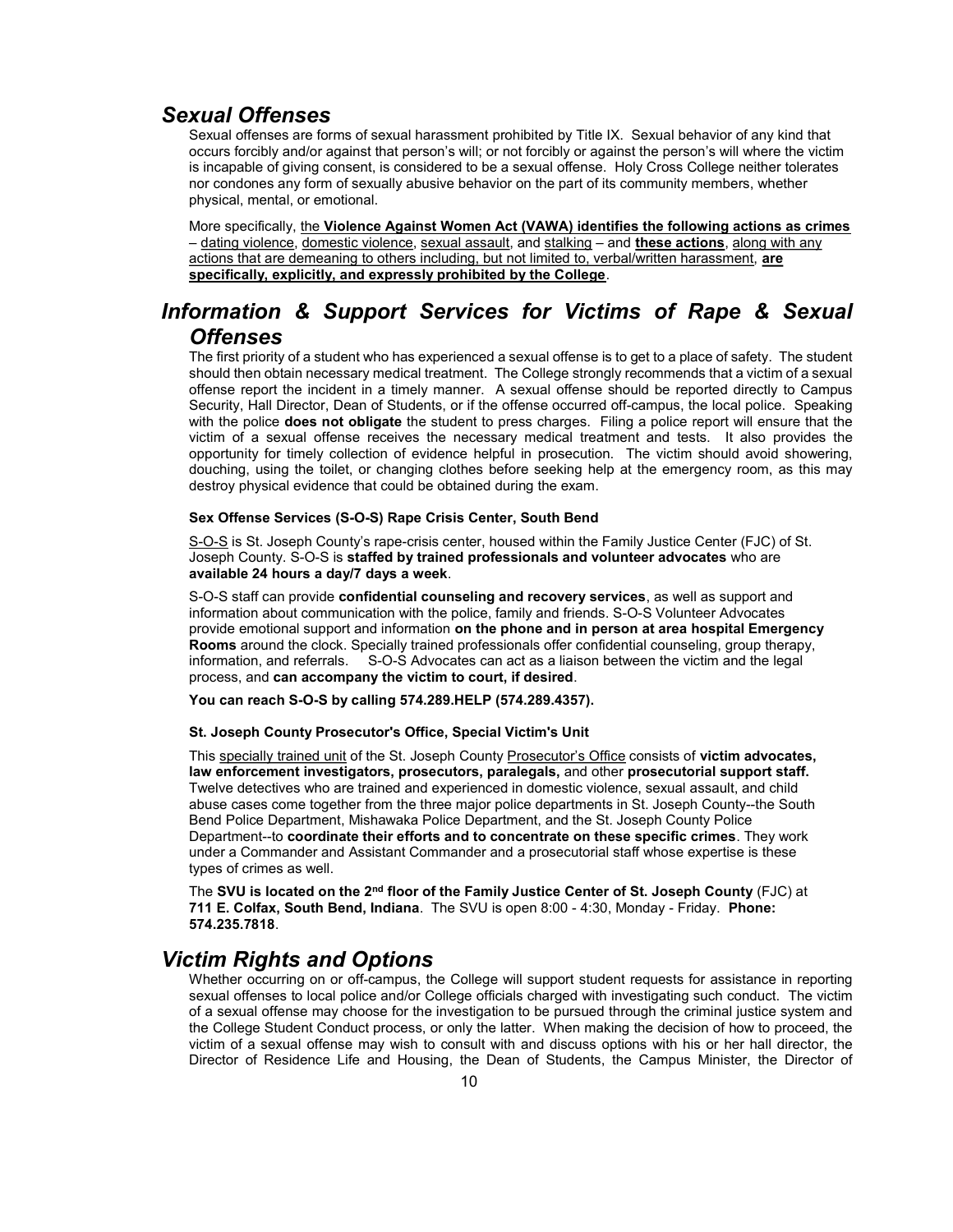Counseling and Health Services, his or her parents, close friends, or legal counsel, none of which obligates the student to pursue a particular course of action. In the end, the decision of when, how, and to whom to report an incident and pursue legal action rests entirely with the victim of a sexual offense.

Because a sexual offense is a traumatic experience, the student is encouraged to seek counseling services to help his/her recovery. The College offers counseling to students through the Director of Counseling and Health Services. S.O.S. (Sex Offense Services) is a 24-hour sexual offense crisis agency, with both trained volunteers and professional staff to assist recovery through confidential counseling and other support services.

If a student requests, the College will honor changes in class schedule and/or housing assignment, if reasonably possible and available. Requests for changes should be made through the Dean of Students.

### Prompt, Fair, and Impartial Investigation and Resolution

The College processes to address allegations of sexual assault, sexual misconduct, dating violence, domestic violence, stalking, and/or conduct that creates a hostile environment provide a prompt, fair, and impartial investigation and resolution of such allegations and will be conducted by College officials who receive annual training on issues related to sexual assault, sexual misconduct, dating violence, domestic violence, stalking, and conduct that creates a hostile environment and on how to conduct an investigation and resolution process that protects the safety of complainants and promotes accountability. These processes will be conducted in a manner that is consistent with the College's policies and that are as transparent as possible to the complaint and respondent, while also striving to maintain the confidentiality and dignity of those involved.

Complainants and respondents can expect to receive timely notice of meetings at which either the complainant or respondent, or both, may be present. The College's processes are designed to provide equal and timely access to the complainant, respondent, and appropriate officials to any information that will be used during the informal and formal disciplinary meetings and hearings. The College will make every effort to ensure that these proceedings are conducted by College officials who do not have a conflict of interest and/or bias for or against the complainant or respondent.

#### College Response to Reports

When a student or employee reports to the institution that the student or employee has been a victim of dating violence, domestic violence, sexual assault, or stalking, whether the offense occurred on or off campus, the College will provide the student or employee a written explanation of the student's or employee's rights and options and go over them verbally to ensure they are acknowledged and understood.

The College's response to reports of sexual assault, sexual misconduct, dating violence, domestic violence and stalking includes the following:

#### 1. No Contact Orders Issues to the Complainant and the Respondent

The Assistant Dean of Students (or designee) shall issue no contact orders to the complainant and respondent. These orders are in no way indicators of guilt or suspicion; rather, they are administrative measures.

#### 2. Assignment of a Title IX Point of Contact

The complainant and the respondent will be referred to the appropriate Title IX point of contact, who is a trained Holy Cross College official who will serve as resource persons to identify, explain and navigate the reporting options and the available support services. This can include referrals to counseling, educational support, pastoral care, and medical treatment, and information about College and legal processes.

The title IX point of contact will disclose all rights that a complainant and respondent have to obtain an order of protection, let them know what legal options are available to them, inform the complainant and respondent about how to request information about the available options and provide specific contact information, provide instructions for how to file a request for each available option, disclose the institution's responsibilities for honoring such requests and complying with such orders, tell what the complainant and respondent should do to enforce an order of protection, and provide information on the available options in our jurisdiction.

The Title IX points of contact can also provide guidance about the process for requesting the interim measures and relief outlined below.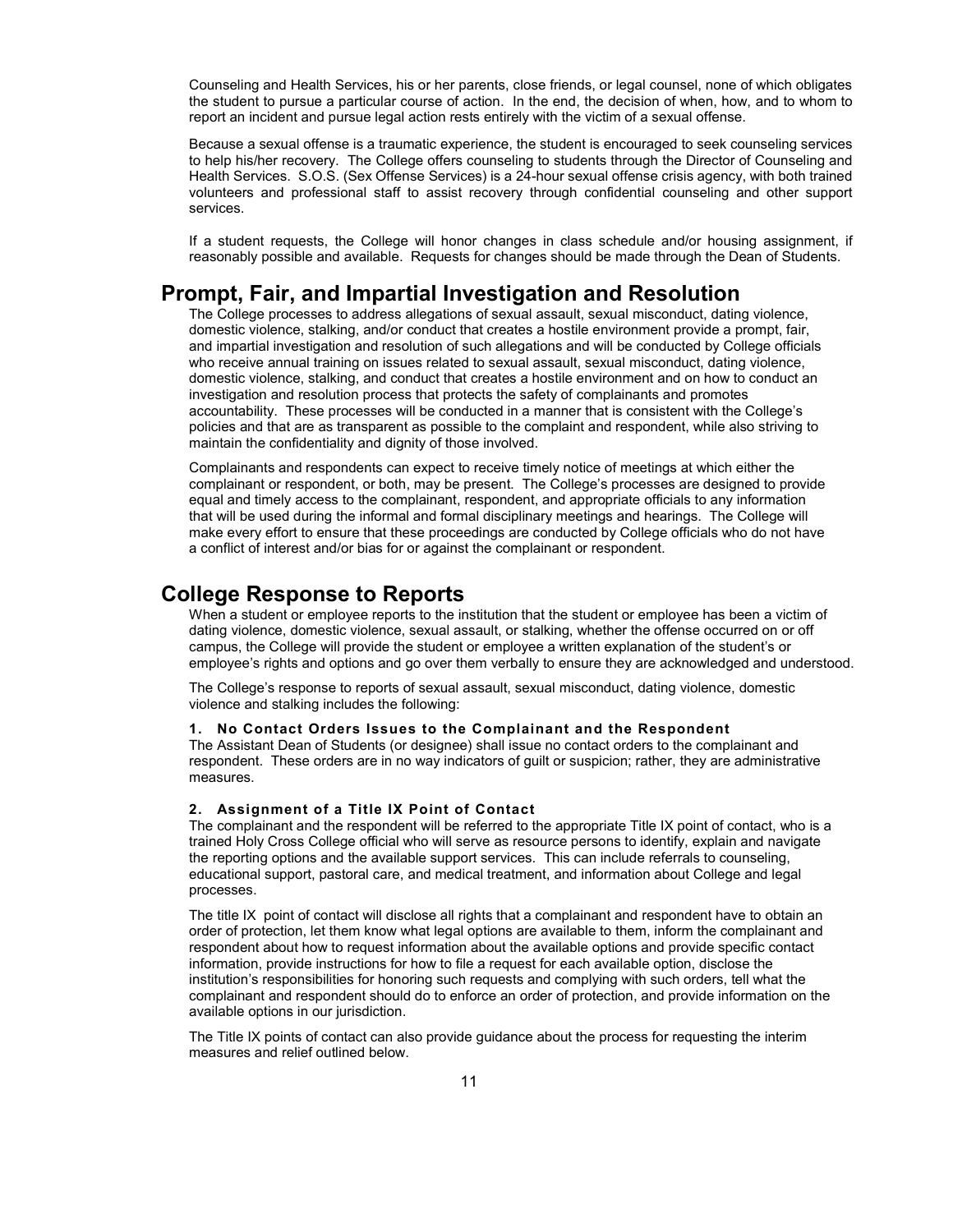#### 3. Interim Measures

Holy Cross College is obligated to comply with a student's reasonable request(s) for living and/or academic situation change following an alleged sex offense. The Title IX point of contact will work with College officials to determine the extent of the institution's ability to comply with a student's request, and the Title IX Coordinator will have final decision-making authority in matters requiring decisions and/or discretion. The College will make all attempts to minimize the resulting burden (if any) on the complainant.

The College reserves the right to take immediate steps to protect complainants through the investigation and, if applicable, a resolution through the Student Conduct process. Interim measures may include alternative academic arrangements, adjustments to extracurricular activities or work schedules, transportation, housing and dining arrangements, and other interim measures. The goal of any adjustment will be to minimize the burden on the complainant's educational program. Where appropriate, to the extent that a student's requests are reasonable and can be adjusted, every effort will be made to do so. Adjustments will be administered by the appropriate Title IX point of contact (or designee).

The resources and measures outlined above will be offered when a student requests a formal resolution to an incident of conduct that creates a hostile environment, and may be offered when a student requests an informal resolution to an incident of a conduct that creates a hostile environment. Students may also Work with local law enforcement to obtain orders of protection, restraining orders, or similar lawful orders issued by a criminal, civil, or tribal courts.

#### 4. Investigative Process

Holy Cross College uses the same investigative process for reports of sexual assault, sexual misconduct, dating violence, domestic violence and stalking involving students and those involving members of the faculty and/or staff. Student incidents are overseen largely by the Dean of Students, faculty incidents are overseen largely by the dean of Faculty, and staff incidents are overseen largely by the Director of Human Resources.

All College officials involved in the investigation and hearing process receive annual training (either in person, via electronic means, or both) on issues related to sex offenses and their relevant portions of the process (e.g., how to conduct an investigation for the investigating officer; how to conduct a hearing for the Hearing Officer, etc.). This training addresses a variety of issues, including but not limited to how to collect statements and evidence, how relevant evidence should be used during a proceeding, proper hearing conduct procedures, and ways to ensure that bias and/or conflicts of interest are avoided.

### Complaint Investigation and Adjudication Procedures

In accordance with the Federal DOE guidelines, cases of alleged sexual offenses, including domestic violence, dating violence, sexual assault, and stalking, the same procedures governing investigations, conferences, and hearings will be observed (see Procedure for Dealing with a Title IX Related Incident), with the same possible outcomes ranging from verbal or written reprimand to expulsion from the College, along with the two following additional procedures:

1. The complainant and the respondent are entitled to the same opportunities to have and advisor present during a conference or hearing.

Both the complainant and the respondent will be simultaneously notified in writing of the results of any conference or hearing. This notification will normally take place within seven days of the conference or hearing. Both the respondent and complainant may also appeal the results, be informed of any changes to the results that may occur, and when the results become final.

Appeals, which may be filed by either the respondent or complainant, must be submitted within three (3) working days of written notification of the conference or hearing outcome.

The Title IX prohibits any retaliatory action or harassment by the respondent (i.e., alleged perpetrator) or his/her associates against a complainant of sexual harassment or violence. Name-calling, taunting, making disparaging remarks, physical/emotional intimidation, and other such inappropriate actions of a harassing nature and/or which make the complainant feel uncomfortable, victimized, harassed, and or threatened – either in person and/or virtually – are among the prohibited actions. Incidents of this nature are to be reported to Campus Safety and Security or the Dean of Students.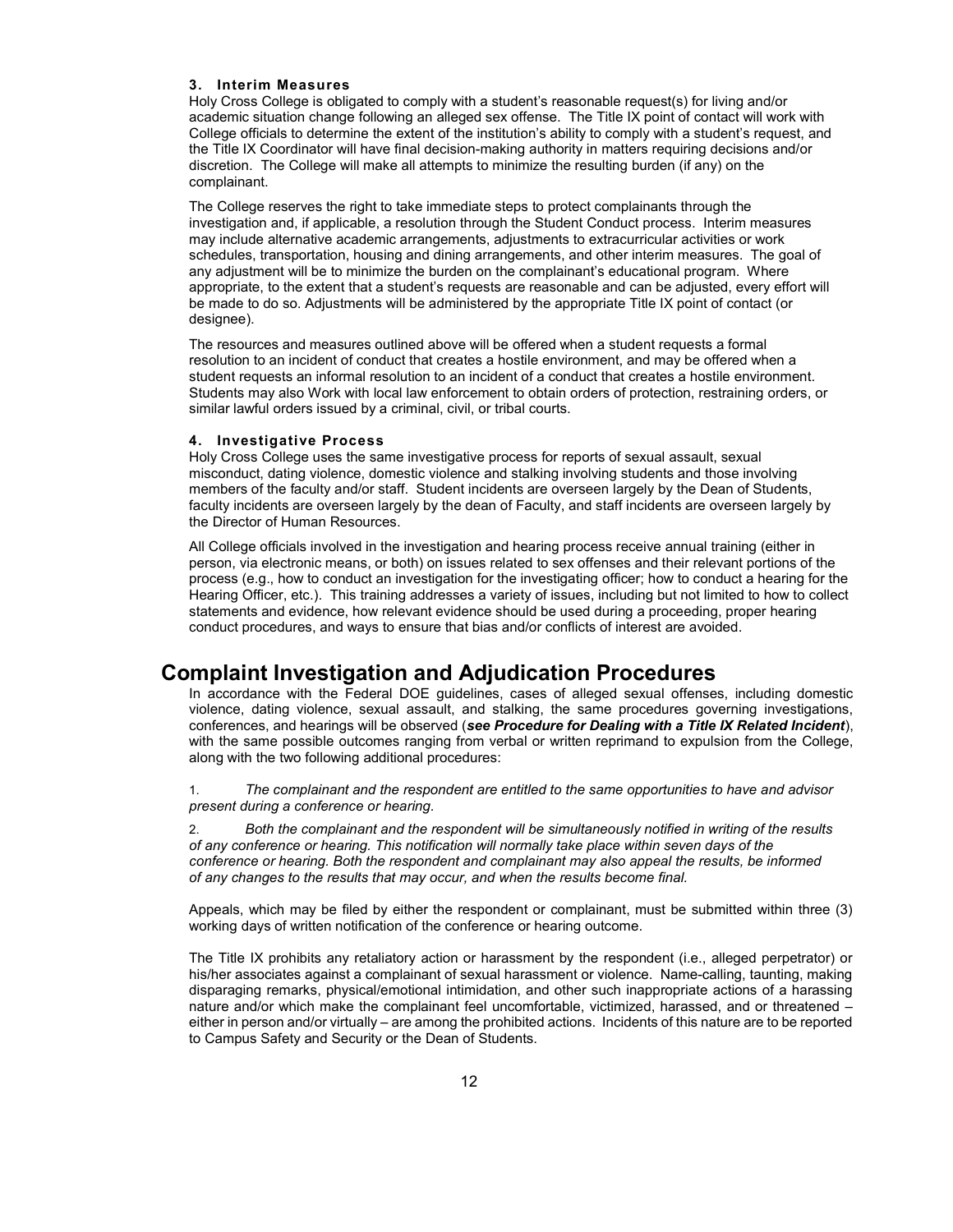# Retaliation and Intimidation Prohibited

The Higher Education Opportunity Act establishes safeguards for "whistleblowers" by prohibiting any retaliatory action against any individual "with respect to the implementation of any provision" of the Clery Act and requiring the institution to take "strong action" against any violation.

The College strongly encourages students to report any incident of sexual assault, sexual misconduct, dating violence, domestic violence, stalking, and/or conduct that creates a hostile environment. Holy Cross College takes such reports very seriously. Any actual or threatened retaliation or any act of intimidation to prevent or otherwise obstruct the reporting of sexual assault, sexual misconduct, dating violence, domestic violence, stalking, and/or conduct that creates a hostile environment or the participation in proceedings relating to an incident by a respondent, witness, or other individual is itself prohibited and may result in a referral to the Student Conduct process.

An individual who is threatened in any way should immediately report these concerns to the Title IX Coordinator (call 574-239-8349 or e-mail GDeMaegd@hcc-nd.edu). In addition, all members of the College community may report actual or threatened retaliation to Holy Cross Campus Safety by calling 239-8312.

Any report of alleged retaliatory behavior related to an incident or report of sexual assault, sexual misconduct, dating violence, domestic violence, stalking, and/or conduct that creates a hostile environment will be investigated through an Administrative Investigation. After the Administrative Investigation, the matter may be referred to the Student Conduct process (see Procedure for Dealing with a Title IX Related Incident).

The reporting party should make every effort to submit a written report to the Title IX Coordinator within thirty (30) calendar days of the alleged conduct.

### Disclosures to Alleged Victims of Crimes of Violence or Sex Offenses

Holy Cross College will disclose to the complainant (i.e., alleged victim of a crime of violence or a sexual offense) the outcome of any conference or hearing conducted by the College in the case of a respondent (i.e., student who is the alleged perpetrator of the crime or offense). The outcome is to include the final determination of responsibility and any sanction(s) that may be imposed against the respondent. As with all violations, students found responsible for violating the College sexual misconduct policy may receive sanctions that range from verbal or written reprimand to expulsion from the College. If the alleged victim is deceased as a result of the crime or offense, Holy Cross College will provide the results of the conference or hearing to the victim's next of kin, if so requested. Appeals, which may be filed by either the respondent or complainant, must be submitted within three (3) working days of written notification of the decision.

### Sex Offense Prevention

The College educates the student community in awareness and prevention of domestic violence, dating violence, sexual assault, and stalking through mandatory freshman orientation sessions. Additional information on sexual assault education, risk reduction, and response is provided through regular programming and hall meetings.

### Sex Offender Registry

The "Campus Sex Crimes Prevention Act" of 2000 requires institutions of higher education to issue a statement advising the campus community where law enforcement information provided by a State concerning registered sex offenders may be obtained.

In the State of Indiana, convicted sex offenders must register with the Indiana Sex and Violent Offender Registry maintained by the Indiana Sheriffs' Association. Information contained on this site provides no representation as to any offender's likelihood of re-offending or the nature of any future crimes that may be committed.

Information in this registry may not be used to harass or threaten sex offenders or their families. Harassment, stalking, or threats may violate Indiana law. To gain access to information about registered sex offenders in St. Joseph County, visit: http://www.sheriffalerts.com/cap\_main.php?office=54872

Federal Law also requires state law enforcement agencies to provide notice to each institution of higher education in that state a list of registered sex offenders who have indicated that they are either enrolled, employed, or carrying on a vocation at the College. A registration list of sex offenders at the College will be maintained and available at two locations on campus: the Office of Campus Safety and Security located in James Hall, and the Office of the Dean of Students.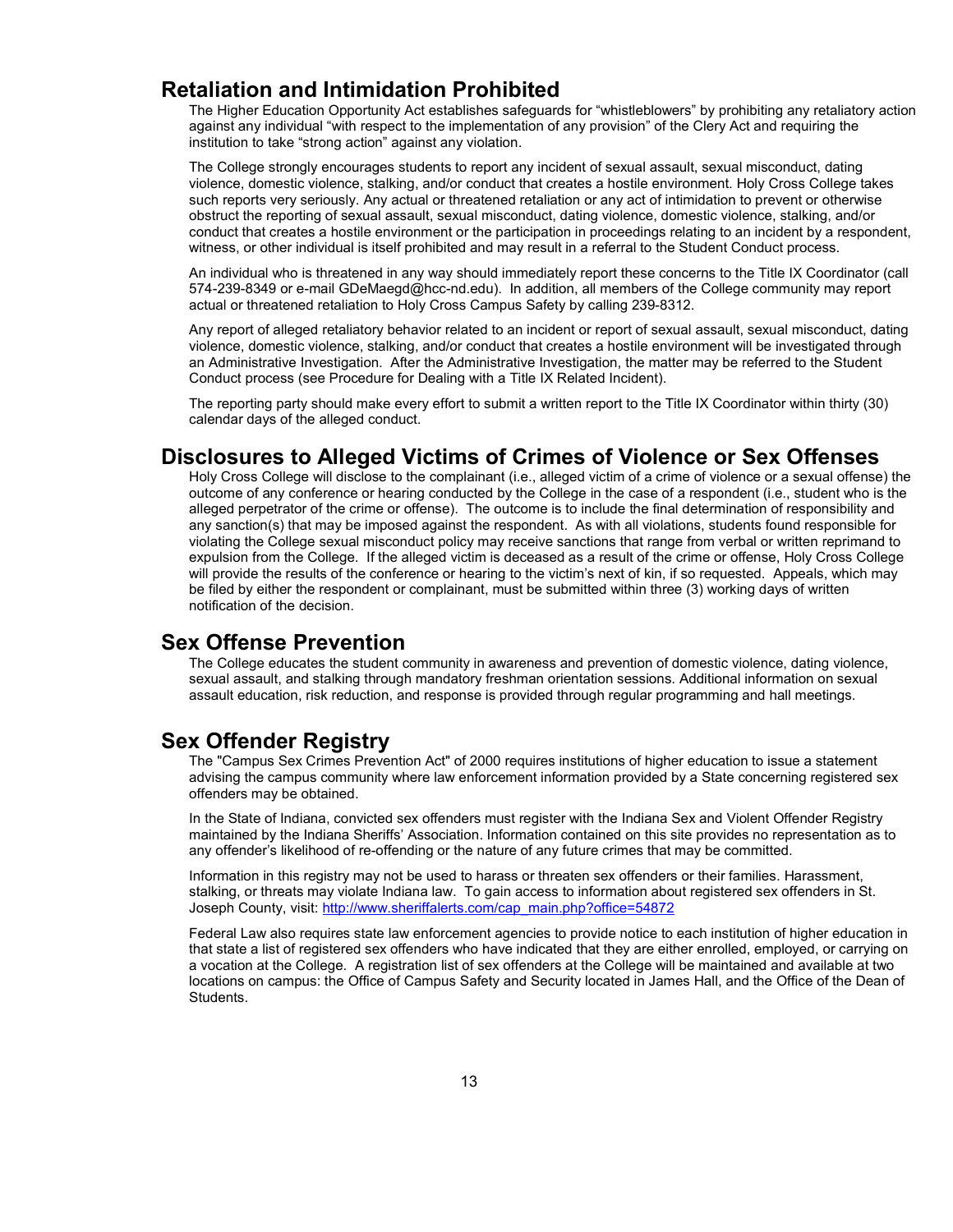# Additional Information

The Code of Student Conduct may be found in the Student Handbook, located at: <u>http://www.hcc-</u> nd.edu/student-life/1/Student-Handbook

# Important Telephone Numbers

| 574-239-8312            |
|-------------------------|
| 911                     |
| 574-239-8315            |
| 574-239-8383            |
| 574-239-8350            |
| 574-239-8315            |
| 574-335-6500            |
| 574-289-HELP (289-4357) |
|                         |

#### Crime Statistics Reporting Table 2020

| <b>OFFENSE</b>                                                                                          | <b>YEAR</b> | <b>ON-CAMPUS</b><br><b>PROPERTY</b> | <b>ON-CAMPUS</b><br><b>STUDENT</b><br><b>HOUSING</b><br><b>FACILTIES</b> | <b>NON-CAMPUS</b><br><b>PROPERTY</b> | <b>PUBLIC</b><br><b>PROPERTY</b> |
|---------------------------------------------------------------------------------------------------------|-------------|-------------------------------------|--------------------------------------------------------------------------|--------------------------------------|----------------------------------|
| MURDER/NON-<br><b>NEGLIGENT</b><br><b>MANSLAUGHTER</b>                                                  | 2018        | $\overline{0}$                      | $\overline{0}$                                                           | $\theta$                             | $\theta$                         |
|                                                                                                         | 2019        | $\theta$                            | $\theta$                                                                 | $\overline{0}$                       | $\overline{0}$                   |
|                                                                                                         | 2020        | $\overline{0}$                      | $\mathbf{0}$                                                             | $\overline{0}$                       | $\mathbf{0}$                     |
| Violence Against<br>Women: Domestic<br>violence, dating<br>violence,<br>stalking                        | 2018        | $\overline{0}$                      | $\mathbf{0}$                                                             | $\mathbf{0}$                         | $\mathbf{0}$                     |
|                                                                                                         | 2019        | 1                                   | $\mathbf{0}$                                                             | $\boldsymbol{0}$                     | $\boldsymbol{0}$                 |
|                                                                                                         | 2020        | 0                                   | $\mathbf{0}$                                                             | $\overline{0}$                       | $\overline{0}$                   |
| <b>SEX OFFENSES,</b>                                                                                    | 2018        | $\overline{0}$                      | $\mathbf{1}$                                                             | $\overline{1}$                       | $\overline{0}$                   |
| <b>FORCIBLE</b>                                                                                         | 2019        | $\boldsymbol{0}$                    | $\mathbf{0}$                                                             | $\overline{0}$                       | $\overline{0}$                   |
|                                                                                                         | 2020        | $\overline{0}$                      | $\theta$                                                                 | $\overline{0}$                       | $\overline{0}$                   |
| <b>SEX OFFENSES,</b>                                                                                    | 2018        | $\overline{0}$                      | $\mathbf{0}$                                                             | $\mathbf{0}$                         | $\mathbf{0}$                     |
| <b>NON-FORCIBLE</b>                                                                                     | 2019        | $\mathbf{0}$                        | $\mathbf{0}$                                                             | $\mathbf{0}$                         | $\overline{0}$                   |
|                                                                                                         | 2020        | $\mathbf{0}$                        | $\mathbf{0}$                                                             | $\mathbf{0}$                         | $\mathbf{0}$                     |
|                                                                                                         | 2018        | $\overline{0}$                      | $\theta$                                                                 | $\overline{0}$                       | $\mathbf{0}$                     |
| <b>ROBBERY</b>                                                                                          | 2019        | $\overline{0}$                      | $\mathbf{0}$                                                             | $\mathbf{0}$                         | $\mathbf{0}$                     |
|                                                                                                         | 2020        | $\overline{0}$                      | $\theta$                                                                 | $\theta$                             | $\theta$                         |
|                                                                                                         | 2018        | $\theta$                            | $\theta$                                                                 | $\theta$                             | $\theta$                         |
| <b>AGGRAVATED</b><br><b>ASSAULT</b>                                                                     | 2019        | $\overline{0}$                      | $\theta$                                                                 | $\overline{0}$                       | $\overline{0}$                   |
|                                                                                                         | 2020        | $\mathbf{0}$                        | $\mathbf{0}$                                                             | $\mathbf{0}$                         | $\mathbf{0}$                     |
| <b>BURGLARY</b>                                                                                         | 2018        | $\overline{0}$                      | $\overline{0}$                                                           | $\overline{0}$                       | $\overline{0}$                   |
|                                                                                                         | 2019        | $\overline{0}$                      | $\overline{0}$                                                           | $\overline{0}$                       | $\overline{0}$                   |
|                                                                                                         | 2020        | $\overline{0}$                      | $\overline{0}$                                                           | $\overline{0}$                       | $\overline{0}$                   |
| <b>MOTOR</b><br><b>VEHICLE THEFT</b>                                                                    | 2018        | $\overline{0}$                      | $\mathbf{0}$                                                             | $\mathbf{0}$                         | $\boldsymbol{0}$                 |
|                                                                                                         | 2019        | $\overline{0}$                      | $\mathbf{0}$                                                             | $\overline{0}$                       | $\mathbf{0}$                     |
|                                                                                                         | 2020        | $\mathbf{0}$                        | $\mathbf{0}$                                                             | $\mathbf{0}$                         | $\mathbf{0}$                     |
| <b>ARSON</b>                                                                                            | 2018        | $\overline{0}$                      | $\overline{0}$                                                           | $\overline{0}$                       | $\overline{0}$                   |
|                                                                                                         | 2019        | $\theta$                            | $\theta$                                                                 | $\overline{0}$                       | $\overline{0}$                   |
|                                                                                                         | 2020        | $\boldsymbol{0}$                    | $\overline{0}$                                                           | $\boldsymbol{0}$                     | $\boldsymbol{0}$                 |
| <b>ARRESTS:</b>                                                                                         | 2018        | $\mathbf 0$                         | $\mathbf{0}$                                                             | $\mathbf{0}$                         | $\mathbf{0}$                     |
| <b>WEAPONS:</b><br>CARYING,<br>POSSESSING,<br><b>ETC</b>                                                | 2019        | $\overline{0}$                      | $\mathbf{0}$                                                             | $\mathbf{0}$                         | $\mathbf{0}$                     |
|                                                                                                         | 2020        | $\boldsymbol{0}$                    | $\mathbf{0}$                                                             | $\mathbf{0}$                         | $\boldsymbol{0}$                 |
| <b>DISCIPLINARY</b><br><b>REFERRALS:</b><br><b>WEAPONS:</b><br><b>CARRYING, POS</b><br>SESSING,<br>ETC. | 2018        | $\boldsymbol{0}$                    | $\boldsymbol{0}$                                                         | $\boldsymbol{0}$                     | $\boldsymbol{0}$                 |
|                                                                                                         | 2019        | $\overline{0}$                      | $\overline{0}$                                                           | $\overline{0}$                       | $\mathbf{0}$                     |
|                                                                                                         | 2020        | $\overline{0}$                      | $\overline{0}$                                                           | $\overline{0}$                       | $\overline{0}$                   |